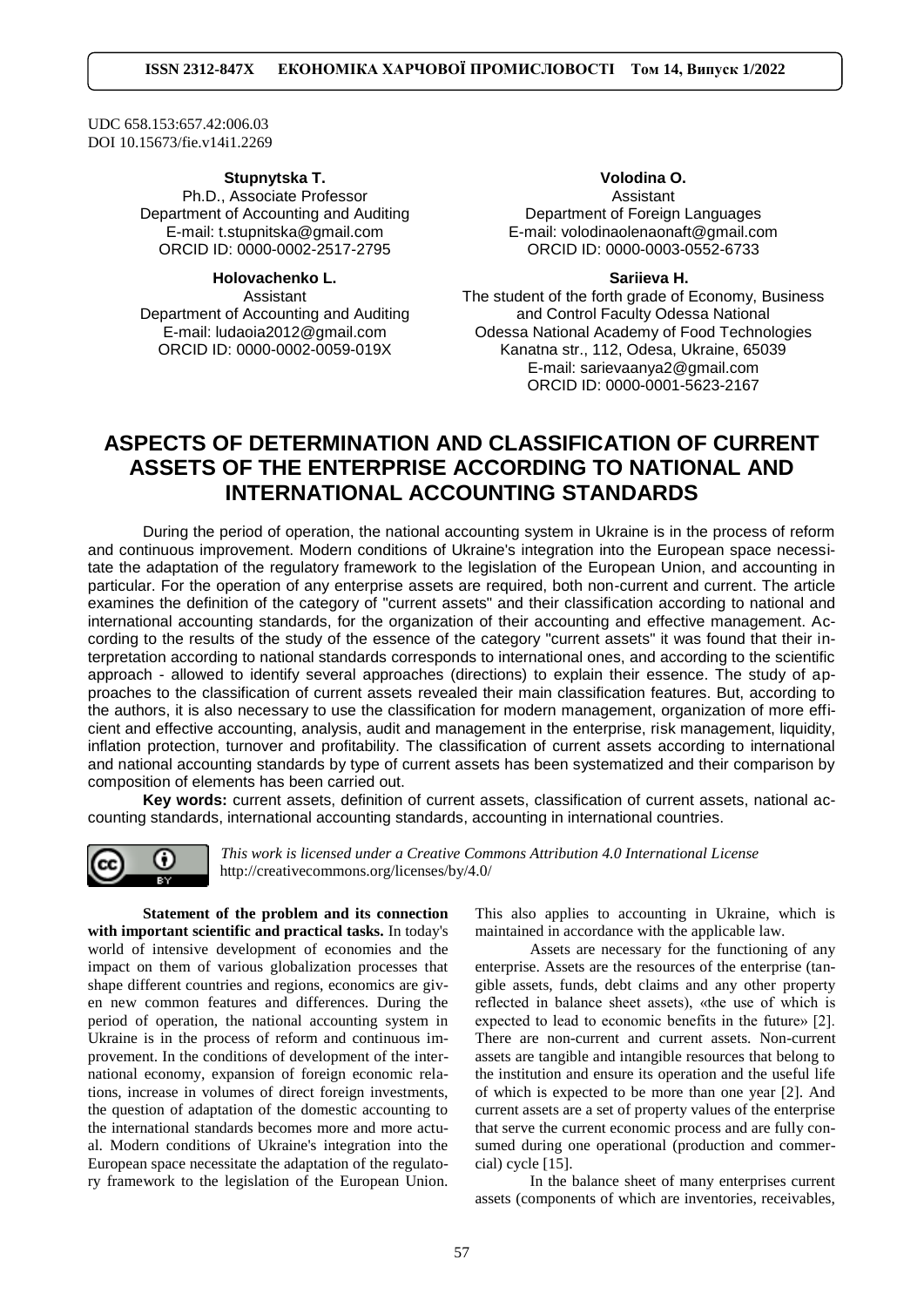cash, etc.) occupy a large share. This is a part of capital that has high mobility, the condition and rational use of which affects both the results of economic activity and the financial condition of the enterprise as a whole. Thus, the lack of working capital leads to delays in the provision of inventory, which leads to a slowdown in the turnover of working capital; reduction of sales due to lack of inventories, etc. And the surplus of working capital leads to an increase in the cost of storing surplus inventories, their physical or moral aging, reducing the real value of receivables and cash under the influence of inflation, and others. Current assets are an important part of the company's assets, the effectiveness of which affects the results of the enterprise, so in our opinion it is necessary to compare certain aspects of accounting for current assets according to national and international standards.

**The analysis of the latest publications on the problem.** Methodological principles of formation of information on current assets and its disclosure are determined by the provisions (standards) of accounting [2,3,4]. This issue has been studied by scientists in different areas [7,11,12,14,15, etc.]:

– approaches to the definition of «current assets» were considered in the works of such economists as: Butynets F.F., Holov S. F., Holubnycha H. P., Zhuk V.M., Kaminska T.K., Kostiuchenko V. M., Luchko M.R., Pushkar M.S., Kharlamova O., Shvets V.H., etc .;

– theoretical and practical issues of accounting in foreign countries have been covered by many scholars, but it is the issue of accounting for current assets, that was considered by such domestic scientists as: O.M. Hubachova, S.I. Melnyk, V.I. Yefimenko, L.I. Lukianenko and others;

– comparative features of accounting for current assets are widely represented in the works of foreign scholars: L.O. Zharikovoi ta N.V. Naumovoi, B. Nidlza, H. Andersona, D. Kolduela, R. Entoni, Dzh. Risa, etc .;

– issues of management and control of current assets are considered in the works of Pana L.V., Soroky R.S.;

– issues of analysis of current assets were studied in detail in the works of scientists: Velmy Hlen A., Dzh. Syhel, Dzh. Shym, E.S. Khendriksen, Butynets F.F., Hrabova N.M., Dubenko N.V., Zahorodnii A.H., and others, and the financial aspects of the formation and use of current assets - in the works of Blanka I.A., Vasylyka O.D., Kolchyna N.V., Moliakova D.S.,while the economic aspect - in the works of Borodavkina A.N., Kramarenko H.O., etc.

However, in our opinion, in the current conditions of accounting reform in Ukraine and the transition to international accounting standards, it is necessary to compare certain aspects of accounting for current assets according to national and international accounting standards.

**Forming of the aims of the research.** The main purpose of the article is to study the definition of «current assets» and their classification according to national and international accounting standards, for the organization of their accounting and effective management.

**Giving an account of the main results and their substantiation.**The accounting system of each country in the process of its historical development was formed under the influence of a number of factors related to the relevant social, economic and cultural environment. This diversity of accounting systems has led to the formation of international accounting regulatory systems, the most common of which are International Accounting Standards (IAS), which are successful among companies in Europe and some Asian countries, and US GAAP used in the United States. Great Britain and Japan. Ukraine, like any other country, has its own peculiarities of development both in general and in terms of the accounting system. Ukraine is in the process of reforming it, one of the areas of which has been the introduction of national accounting standards since 2000. Although national accounting standards are based on international ones, they have some distinctive features that make accounting special in Ukraine. According to the Law of Ukraine «On Accounting and Financial Reporting in Ukraine», national accounting standards should not contradict international ones [1].

A clear understanding of the nature of current assets has a very practical meaning, because a correct understanding of economic terminology simplifies the work of each entrepreneur, and also helps to track and detect interdependence between different factors of production and economic activities of the enterprise, which further allows not only rationally consume available financial resources, but also effectively manage working capital assets and build sound economic forecasts on feasibility of their using.

In our opinion, it is necessary to study the approaches to the definition of «current assets» and their classification according to national and international standards and the scientific approach (Tables 1 and 2).

Table 1

| Definition of «current assets» according to national and international standards * |
|------------------------------------------------------------------------------------|
|------------------------------------------------------------------------------------|

| Demntion of weart ent assets?? according to national and international standards                                                                                                                                                     |                                                                 |  |  |
|--------------------------------------------------------------------------------------------------------------------------------------------------------------------------------------------------------------------------------------|-----------------------------------------------------------------|--|--|
| National Regulation (Standard) of Accounting 1                                                                                                                                                                                       | International Accounting Standard 1                             |  |  |
| "General Requirements for Financial Reporting"                                                                                                                                                                                       | "Presentation of Financial Statements"                          |  |  |
| Current assets are money and cash equivalents<br>that are not restricted in use, as well as other assets<br>intended for sale or consumption during the operat-<br>ing cycle or within twelve months from the balance<br>sheet date. | Current assets are treated as "current". Current assets are     |  |  |
|                                                                                                                                                                                                                                      | those that:                                                     |  |  |
|                                                                                                                                                                                                                                      | a) can be sold or consumed in the normal operating cycle;       |  |  |
|                                                                                                                                                                                                                                      | b) can be implemented within twelve months after the re-        |  |  |
|                                                                                                                                                                                                                                      | porting period;                                                 |  |  |
|                                                                                                                                                                                                                                      | c) are cash or cash equivalents, provided that there are no     |  |  |
|                                                                                                                                                                                                                                      | restrictions on the exchange or use of that asset to settle the |  |  |
|                                                                                                                                                                                                                                      | obligation for at least twelve months after the reporting pe-   |  |  |
|                                                                                                                                                                                                                                      | riod.                                                           |  |  |

\*сompiled by the authors based on sources [2,5]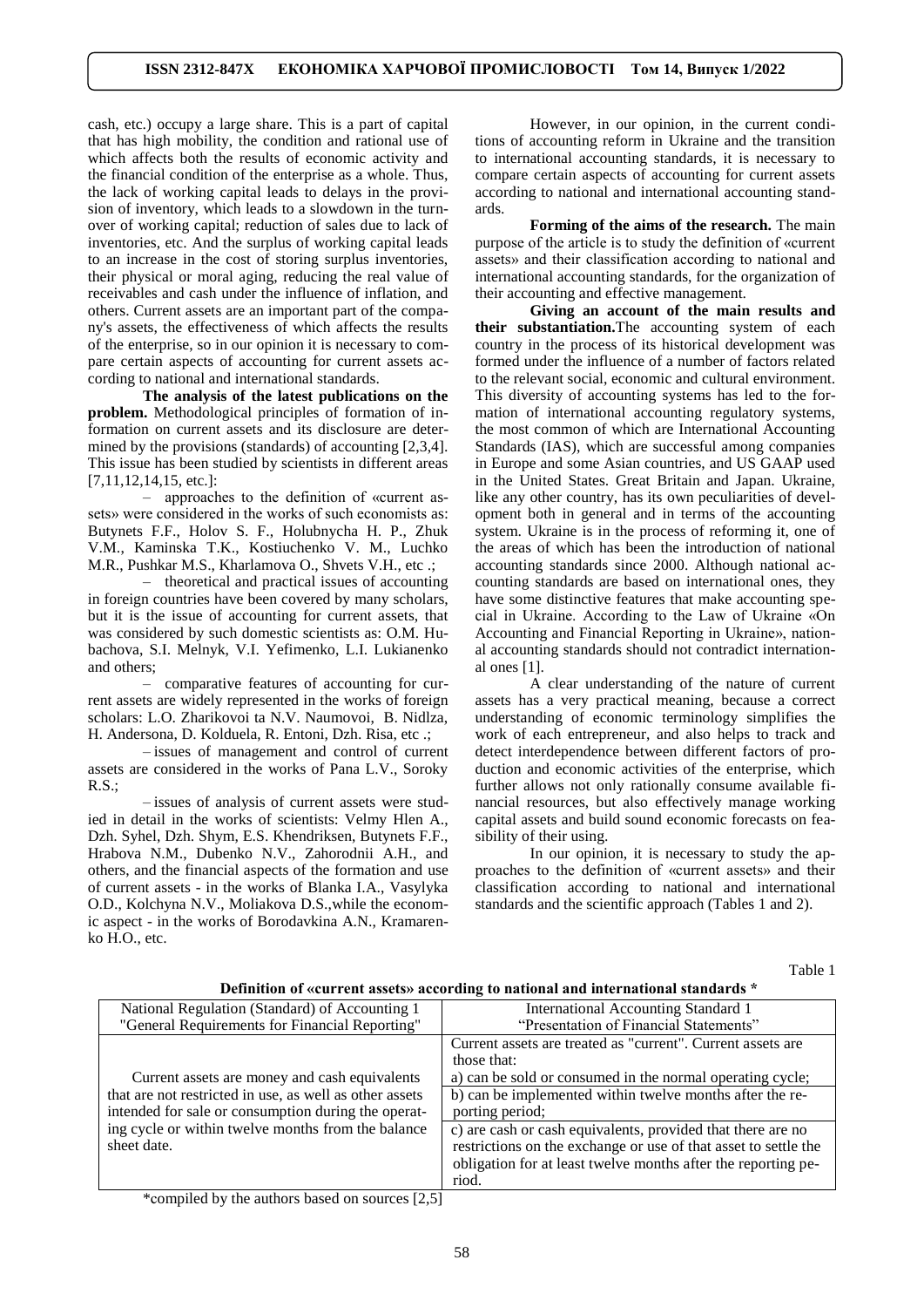Table 1 shows that the interpretation of current assets, according to national standards meets international standards.

Table 2

| Author                    | Definition                                                                                                                                                                                                                                                                 |  |  |
|---------------------------|----------------------------------------------------------------------------------------------------------------------------------------------------------------------------------------------------------------------------------------------------------------------------|--|--|
| Slaviuk R.A.              | Current assets are resources that belong to the company and which are likely to be con-<br>verted into cash or otherwise used within a year from the balance sheet date.                                                                                                   |  |  |
| Nashkerska H.V. [32]      | Current assets are funds invested in the creation of working capital and working capital in<br>order to ensure a continuous process of production and sale of products.                                                                                                    |  |  |
| Demchenko T.A. [14]       | Current assets are a set of working capital and capital turnover funds used to finance cur-<br>rent economic activities and expressed in monetary terms.                                                                                                                   |  |  |
| Kovalov V.V. [2]          | Current assets are assets consumed during the production process during the year or the<br>normal operating cycle exceeding 12 months due to the specifics of technological produc-<br>tion, and therefore those that fully transfer their value of manufactured products. |  |  |
| <b>Blank I.O.</b> [7]     | Current assets are a set of property values of the enterprise, providing the current produc-<br>tion and commercial activities of the enterprise and fully consumed in the course of one<br>production and commercial cycle.                                               |  |  |
| Yermasova N.B. [21]       | Current assets are funds invested by an enterprise in current operations during each oper-<br>ating cycle.                                                                                                                                                                 |  |  |
| Kirieitsev H.H. [22]      | Current assets are a set of funds advanced to working capital and capital turnover funds to<br>ensure the continuity of the production process and product sales.                                                                                                          |  |  |
| Butynets F.F. [12]        | Current assets are a set of property values of the enterprise, serving the current economic<br>process, which are fully consumed during one operating cycle.                                                                                                               |  |  |
| Breili R., Maiiers S. [9] | Current assets are assets that the company intends to convert into cash in the near future.                                                                                                                                                                                |  |  |
| Zvi Bodi,                 | Current assets are the amount of cash of the company and all other balance sheet items                                                                                                                                                                                     |  |  |
| Robert Merton [8]         | that are expected to be converted into cash during the year.                                                                                                                                                                                                               |  |  |
| Bilyk M. D. [6]           | Current assets are a group of mobile assets with a period of use of up to one year, which<br>directly serve the operating activities of the enterprise and due to the high level of their<br>liquidity must ensure its solvency on current financial liabilities.          |  |  |

**Approaches to defining the essence of the category «current assets» according to the scientific approach \***

\* compiled by the authors on the basis of sources  $[6,7,8,9,12,14,21,22,24,30,32]$ 

The analysis of approaches to defining the essence of the category "current assets" and "working capital", according to the scientific approach, allowed to identify several approaches (directions) to explain the essence of the concept of "current assets":

– current assets are considered "a set of working capital and working capital or advanced funds in them" scientists Demchenko T. A., Kirieitsev H.H. [14, 22] - this definition, in their opinion, reflects the essence of current assets as a value category, as "working capital includes inventories, work in progress, semi-finished products of own production and future expenses, and working capital includes finished goods, receivables and cash." However, according to IAS, the category of working capital and capital turnover funds is not used, and current assets in the modern economy and regulatory sources are a set of ways of monetary circulation and working capital or advanced funds placed in the sphere of production and circulation;

– on the basis of "separate, namely the monetary nature of current assets", based on the definition of scientists Breili R. and Maiiersa S., Nashkerskoi H.V, Zvi Bodi and Robert Mertona [9, 32, 8];

– еmphasis on the term of use of current assets is the most common approach in the economic literature (Blank I.O.and Slaviuk R.A.), which treats current assets as a set of property values that serve the current economic activity of the entity and are completely consumed during

one operating cycle "[7, 30];

– understanding of current assets as a natural category, ie as "means of the enterprise that fully transfer their value to the value of output" (Kovalov V.V. and Filimonenkov O.S. [24, 37]).

We share the opinion of Kovalova V.V. and Filimonenkova O.S., who believe that "in the conditions of established commodity-money relations, the material means of enterprises are expressed not only in kind but also in value form. Current assets include both material and monetary resources ", so their identification with cash is economically impractical, and the opinion of Blanka I.O. and Slaviuka R.A., who believe that "in economic essence, current assets should be understood as controlled by the entity resources that can be used in the production process and transfer their value to finished products or can be converted into cash within one operating cycle [7, 30].

The efficiency of the use of current assets, their rational and economical spending are certain signs of determining the level of efficiency of economic activity of the enterprise. Classification of current assets on various grounds allows you to assess the current assets of the enterprise for successful management.

According to prof. Butynets F.F.,"classification of elements is based on the relationship between them, which is expressed in their placement and in a certain sequence of a particular system in relation to certain ge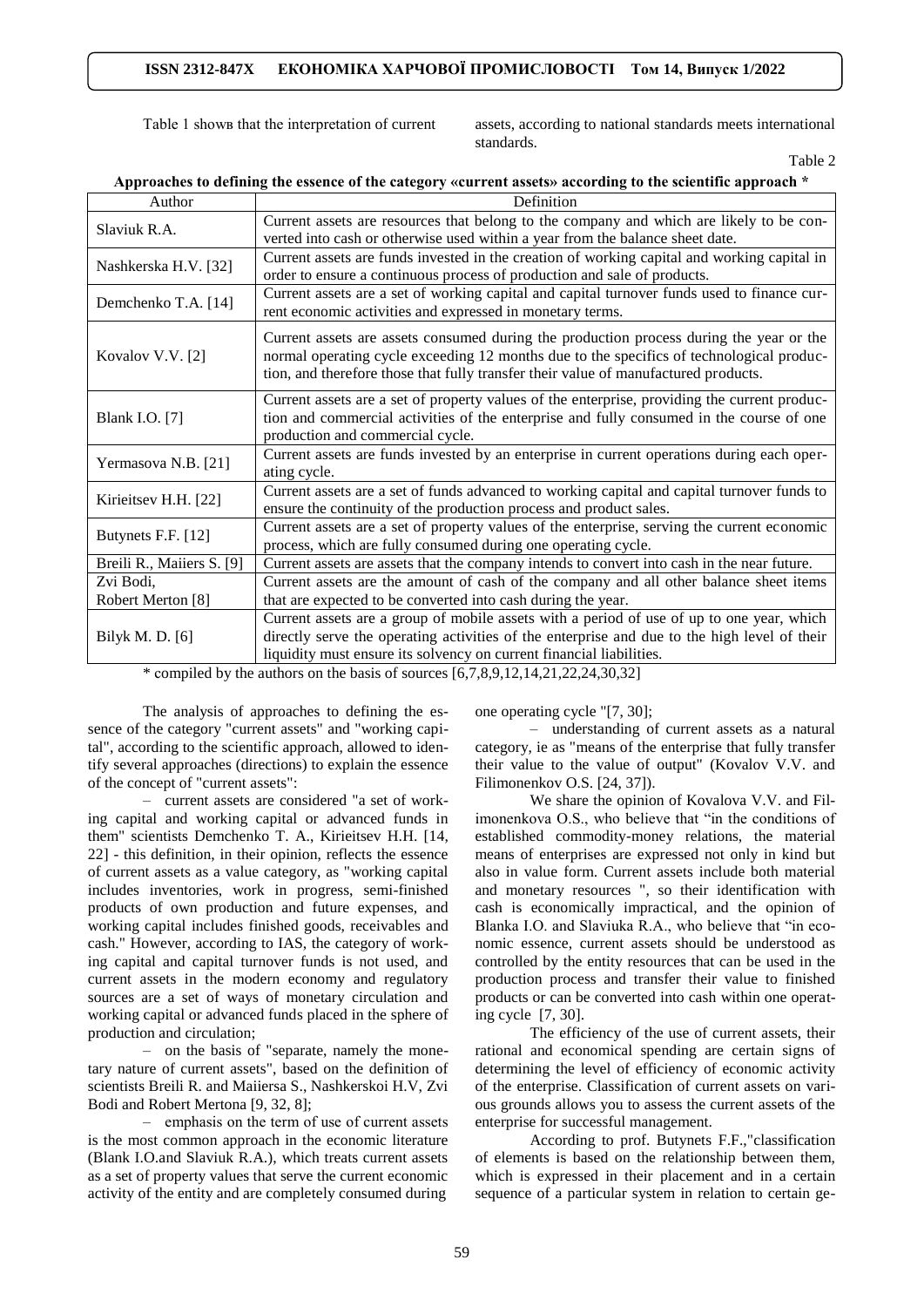neral principles. In scientific practice there is a certain systematization of knowledge about a subject "[12].

Domestic economists distinguish different classification groups of current assets, based mainly on international practice. The most common classification features are the classification of current assets depending on participation in the cycle, by the nature of financial

sources and by type.

But today in the economic literature there is no single approach to the classification of current assets. Most scholars use the same features to classify current assets, so in our opinion it is advisable to summarize their approaches to this issue using Table 3.

Table 3

### **Approaches to the classification of current assets by scientific approach\***

| Author of the classification, | <b>Classification features</b>                                                             |  |
|-------------------------------|--------------------------------------------------------------------------------------------|--|
| literary source               |                                                                                            |  |
| Donin Ye. O.,                 | Only tangible current assets are classified:                                               |  |
| Markarian E. A.,              | - by type (stocks of raw materials, semi-finished products; stocks of finished products    |  |
| Herasymenko H. P.,            | and goods for sale);                                                                       |  |
| Markarian S. E                | - by the nature of participation in the operating process (assets that serve the           |  |
|                               | production and financial cycles).                                                          |  |
|                               | Current assets are classified into:                                                        |  |
|                               | - working capital;                                                                         |  |
| Rohanova H. O.,               | - capital turnover.                                                                        |  |
| Fedak L. M                    | The basis of such grouping is the participation of these assets in the cycle in its two    |  |
|                               | areas - production and circulation, ie the criterion of servicing different areas of       |  |
|                               | reproduction or functional purpose in the production process.                              |  |
|                               | Only tangible current assets are classified according to the location of inventories into: |  |
|                               | - inventories of suppliers,                                                                |  |
|                               | - intermediaries,                                                                          |  |
|                               | - retail trade,                                                                            |  |
| Sheremet A. D.,               | - on the road,                                                                             |  |
| Saifulyn R. S,                | - in the production process,                                                               |  |
| Kovalev V.V.                  | - in the warehouses of the enterprise.                                                     |  |
|                               | The production assets include:                                                             |  |
|                               | - production stocks (raw materials, materials, fuel, packaging, spare parts, low-value     |  |
|                               | and perishable items);                                                                     |  |
|                               | - working capital (balances of unsold finished products and goods for sale).               |  |
|                               | Divides current assets into:                                                               |  |
|                               |                                                                                            |  |
|                               | - working capital (production stocks and raw materials, purchased semi-finished            |  |
|                               | products, auxiliary materials, fuel, packaging, spare parts for repair of machinery and    |  |
| Melnyk L.H.                   | equipment, low-value and perishable tools and household inventory), work in progress       |  |
|                               | (products to be further processed) and deferred costs (costs of acquiring assets           |  |
|                               | necessary for the production of the enterprise, which have not yet arrived at the          |  |
|                               | enterprise));                                                                              |  |
|                               | - working capital.                                                                         |  |
|                               | Divide only tangible current assets into:                                                  |  |
|                               | - stocks of materials (raw materials);                                                     |  |
| Myddlton D.,                  | - Unfinished production;                                                                   |  |
| Marenkov N.L.,                | - finished products.                                                                       |  |
| Veselova T.N.                 | These three types of tangible current assets are combined in the production and tech-      |  |
|                               | nological process and ensure the achievement of target settings (production volume,        |  |
|                               | cost of production, company profits, etc.).                                                |  |
| Chukhno I.S.,<br>Sikora I.A.  | Offer grouping of tangible current assets that are in circulation on a temporal basis,     |  |
|                               | on:                                                                                        |  |
|                               | - initial;                                                                                 |  |
|                               | - functional;                                                                              |  |
|                               | - accumulated.                                                                             |  |
| Sheremet A.D., Saifulyn       |                                                                                            |  |
| R.S; Liubushyn N.P.,          | The authors divide only tangible current assets into:                                      |  |
| Leshcheva V.B., Dia-          | - items of labor (intended for consumption during the normal operating cycle);             |  |
| kova V.H.; Romanova           | - finished products;                                                                       |  |
| L.E., Davidova L.V.,          | - cargo.                                                                                   |  |
| Korshunova H.V.               |                                                                                            |  |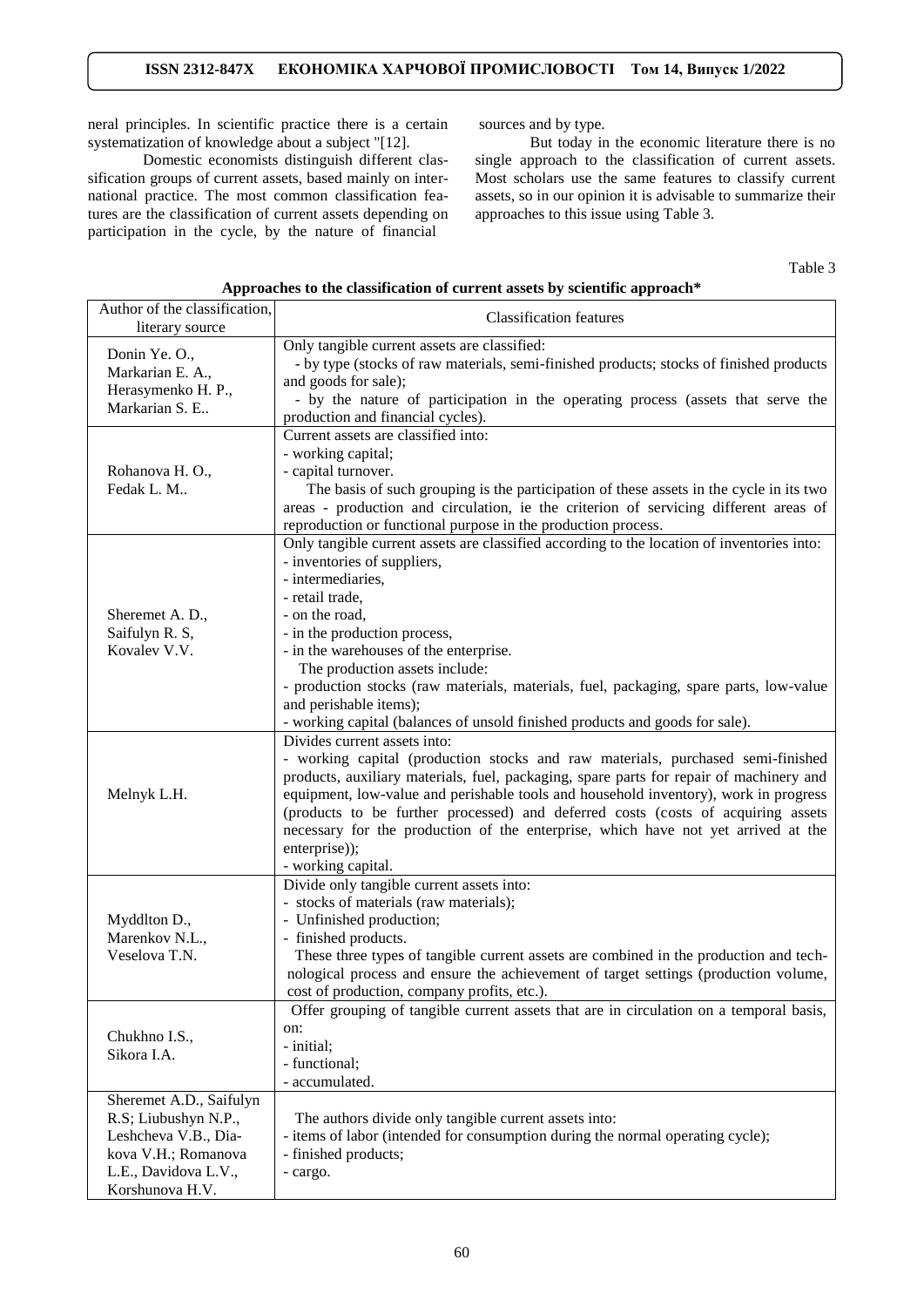Continue of table 3

| Author of the classifica-<br>tion, literary source | <b>Classification features</b>                                                                                 |  |
|----------------------------------------------------|----------------------------------------------------------------------------------------------------------------|--|
|                                                    | Tangible current assets are divided into:                                                                      |  |
| Mnykh Ye.V.                                        | - medium liquid (finished products);                                                                           |  |
|                                                    | - low-liquid assets (stocks of material resources, work in progress).                                          |  |
|                                                    | Classifies current assets into:                                                                                |  |
| Tarasenko N.V.                                     | - quickly sold assets (finished products);                                                                     |  |
|                                                    | - hard-to-sell assets (inventories).                                                                           |  |
|                                                    | According to the level of liquidity, there are two groups:                                                     |  |
|                                                    | - liquid assets at the disposal of the enterprise (inventories);                                               |  |
|                                                    | - illiquid assets (work in progress).                                                                          |  |
|                                                    | Considers it appropriate to divide current assets into:                                                        |  |
| Yefimova O.V.                                      | - single-purpose;                                                                                              |  |
|                                                    | - multipurpose assets.                                                                                         |  |
|                                                    | Assets that can only be used for a specific purpose have a higher risk (less likely to be                      |  |
|                                                    | realized) than multi-purpose assets. The more funds are invested in assets that fall into the                  |  |
|                                                    | category of high risk, the lower the liquidity of the enterprise.                                              |  |
|                                                    | According to the level of risk of capital investment, current assets are divided into those                    |  |
|                                                    | that have:                                                                                                     |  |
|                                                    | - low risk (inventories (independent), balances of finished products and goods (except                         |  |
| Chumachenko M.H.                                   | those that are not in demand));                                                                                |  |
|                                                    | - medium risk (low-value and perishable items and work in progress;                                            |  |
|                                                    | - high risk (dependent production stocks, finished products and goods that are not in                          |  |
|                                                    | demand.                                                                                                        |  |
|                                                    | Divides working capital into funds:                                                                            |  |
|                                                    | - spheres of production;                                                                                       |  |
| Peniak Yu.S.                                       | - areas of circulation that serve a single process of reproduction in production and ensure                    |  |
|                                                    | its continuity.                                                                                                |  |
|                                                    | According to the sources of formation, current assets are classified into:                                     |  |
|                                                    | - own (part of the company's own funds advanced to current assets to ensure a continuous                       |  |
| Filimonenkov O.S.,                                 | process of production and sales);                                                                              |  |
| Dropa Ya.B.,                                       | - borrowed funds (funds that do not belong to the company, but are constantly in its                           |  |
| Marych P.M.                                        | circulation; that is, also borrowed funds received from external sources);                                     |  |
|                                                    | - borrowed funds (funds received by the company in the form of a bank loan).                                   |  |
|                                                    | Classify current assets "by the nature of financial sources of formation" into:                                |  |
| Blank I.O.,                                        | - gross (total assets formed at the expense of equity and loan capital);                                       |  |
| Solianyk L.H.                                      | - net (part of current assets formed at the expense of own and long-term borrowed capital);                    |  |
|                                                    | - own current assets (formed at the expense of own capital only).                                              |  |
|                                                    | Groups current assets depending on the speed of turnover into those that have:                                 |  |
|                                                    | - high speed (cash, stocks of goods of high and constant demand);                                              |  |
| Mazaraki A.A.                                      | - average speed (stocks of tangible current assets within the standard, current financial                      |  |
|                                                    | investments);                                                                                                  |  |
|                                                    | - low turnover rate (excess inventories, receivables).                                                         |  |
|                                                    | According to the degree of liquidity, current assets are divided into:                                         |  |
| Bilyk M.D.,                                        | - absolutely liquid current assets (in the form of ready-made means of payment);                               |  |
| Stoianova-Koval S.S.                               | - liquid current assets (all receivables, except bad);                                                         |  |
|                                                    | - low-liquid current assets (inventories).                                                                     |  |
| Buhrimenko R.M.                                    | Considers the OA of the enterprise from the standpoint of three factors:                                       |  |
|                                                    | - the magnitude of the risk of failure;                                                                        |  |
|                                                    | - sources of risk of non-realization;                                                                          |  |
| Chebanova N.V.,<br>Diadiuk M.A                     | - possible effect of implementation.<br>Distinguish current assets according to their market (possible) value: |  |
|                                                    | - the minimum possible value (all current assets of the enterprise can not have a negative                     |  |
|                                                    | value, but can be sold at contractual prices: receivables of enterprises in difficult financial                |  |
|                                                    | condition, stocks of goods that are not sold);                                                                 |  |
|                                                    | - average possible value (current assets can be sold without loss to the company: reliable                     |  |
|                                                    | short-term receivables and inventories of stable demand);                                                      |  |
|                                                    | - potentially possible market value (in the face of inflation, the price of resources increases                |  |
|                                                    | due to the presence of stable demand for them).                                                                |  |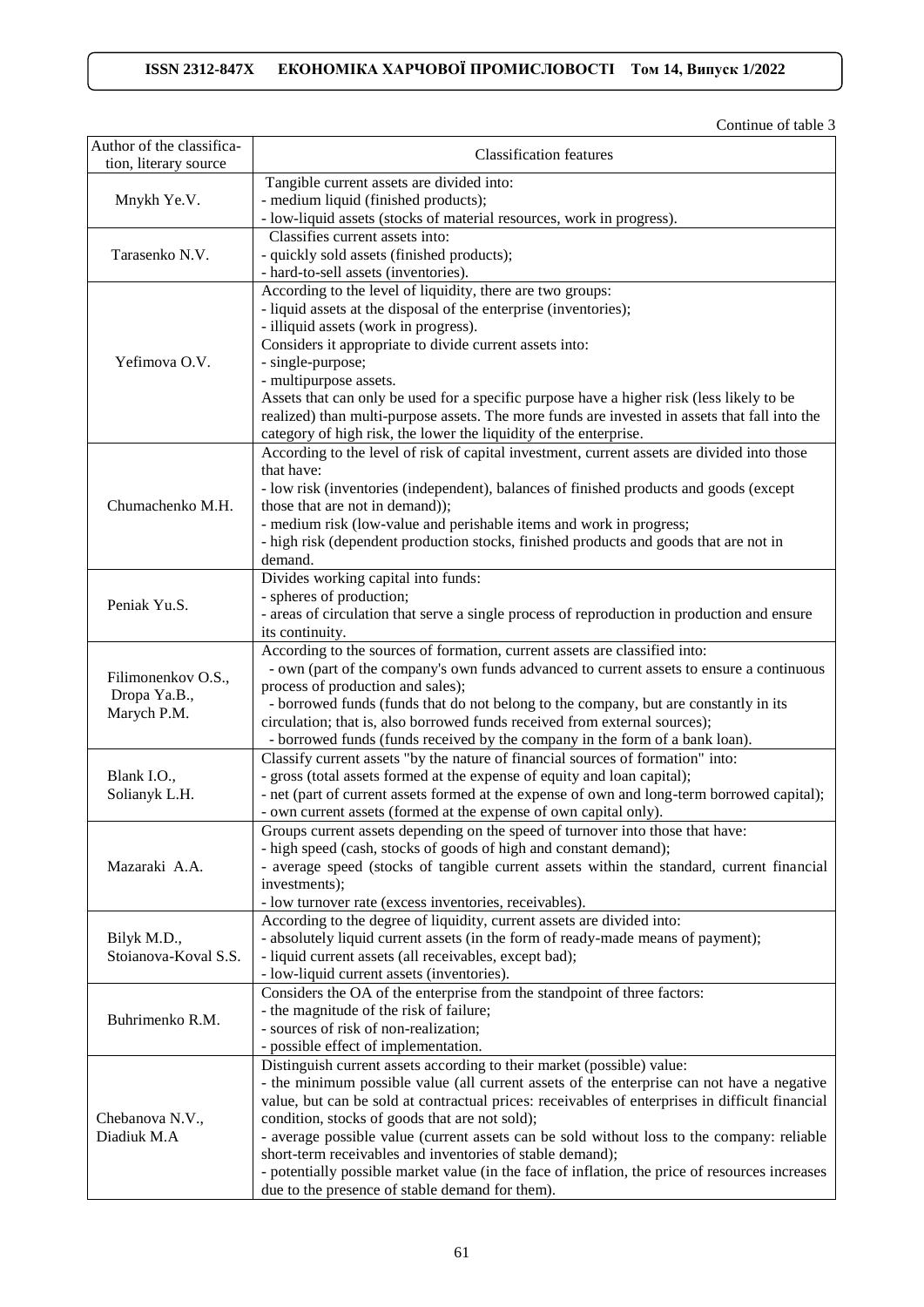Continue of table 3

| Author of the classification,<br>literary source | <b>Classification features</b>                                                        |  |
|--------------------------------------------------|---------------------------------------------------------------------------------------|--|
| Sikora I.                                        | Classify current assets by dividing them depending on inflation protection into:      |  |
| Chebanova N.V.                                   | - assets protected from inflationary depreciation (tangible current assets, protected |  |
|                                                  | receivables, effective financial investments, foreign currency)                       |  |
|                                                  | - assets not protected from inflation (cash in national currency, unsecured receiva-  |  |
|                                                  | bles, inefficient financial investments).                                             |  |

\*сompiled by the author on the basis of sources [6,7,10,15,16,17,18,19,20,23,25,27,29,31,33,34,36,37,39,40]

The data in table 3 show that the classification of current assets, as well as assets in general, is quite broad and has many features. It can be noted that a number of authors [15,24,26,27,28,29,35,39,40] classify tangible current assets, which include items of labor (intended for consumption during the normal operating cycle); finished products; goods. Other groups of scientists classify the whole set of current assets by individual grounds: the degree of liquidity, the level of their market (possible) value, depending on the speed of circulation [6,7,10,16,17,18,19,20,25,31 ,33,34,36,37]. But according to scientists, the most effective classification for modern management, organization of more efficient and effective accounting, analysis, audit and management in the enterprise, risk management, liquidity, inflation protection, turnover rate and level of profitability is the classification of defense assets proposed by Donin Ye.O. [15, 23].

The analysis shows that in the economic literature there is no complex classification, which includes the most common classification features. But a large number of different classifications are considered, in which the

features are duplicated or have different names, without changing their essence. Therefore, when determining a certain type of current asset there are difficulties in determining it, which leads to both erroneous determination and negative impact on the efficiency of its management.

Less common in the economic literature is the distribution according to the degree of protection against inflation, the risk of investment, the degree of liquidity, the period and form of operation, and so on. The normative classification of current assets is given in IAS 1 Presentation of Financial Statements [5], but in this standard current assets are considered only on one classification basis - by their types. This classification is based on the characteristics of the items in the second section of the asset balance sheet "Current assets", and is most widely used for accounting purposes.

According to the results of the analysis of regulations and scientific sources, the classification of current assets by types (elements), which are considered in international and national accounting standards (Table 4), was generalized.

Table 4

| <b>According to National Accounting Standards</b> | According to International Accounting Standards         |
|---------------------------------------------------|---------------------------------------------------------|
| I. Stocks:                                        | I. Stocks:                                              |
| 1. Raw materials                                  | 1. Raw materials and consumables.                       |
| 2. Inventories                                    | 2. Incomplete production.                               |
| 3. Incomplete production                          | 3. Finished products and goods for resale.              |
| 4. Finished products                              | 4. Advance payments                                     |
| 5. Goods                                          |                                                         |
| II. Current biological assets                     |                                                         |
| III. Receivables:                                 | III. Receivables:                                       |
| 1. For products, goods, works, services           | 1. Debts of buyers and customers.                       |
| 2. According to calculations:                     | 2. Debts of subsidiaries.                               |
| - on issued advances                              | 3. Debts of enterprises related to the share of equity. |
| - with a budget                                   | 4. Other receivables.                                   |
| - including income tax                            | 5. Subscribed, declared, but unpaid capital             |
| 3. Other current receivables arrears              |                                                         |
| VI. Current financial investments                 | IV. Investments:                                        |
|                                                   | 1. Shares of subsidiaries.                              |
|                                                   | 2. Own shares.                                          |
|                                                   | 3. Other investments                                    |
| VII. Money and their equivalents                  | V. Cash in the bank and at the cash register            |
| VIII. Deferred expenses                           | VI. Subscription and accrued income                     |
| IX. Other current assets                          |                                                         |

**Classification of current assets according to national and international standards\***

\*сompiled by the author based on sources [2, 3, 4, 5]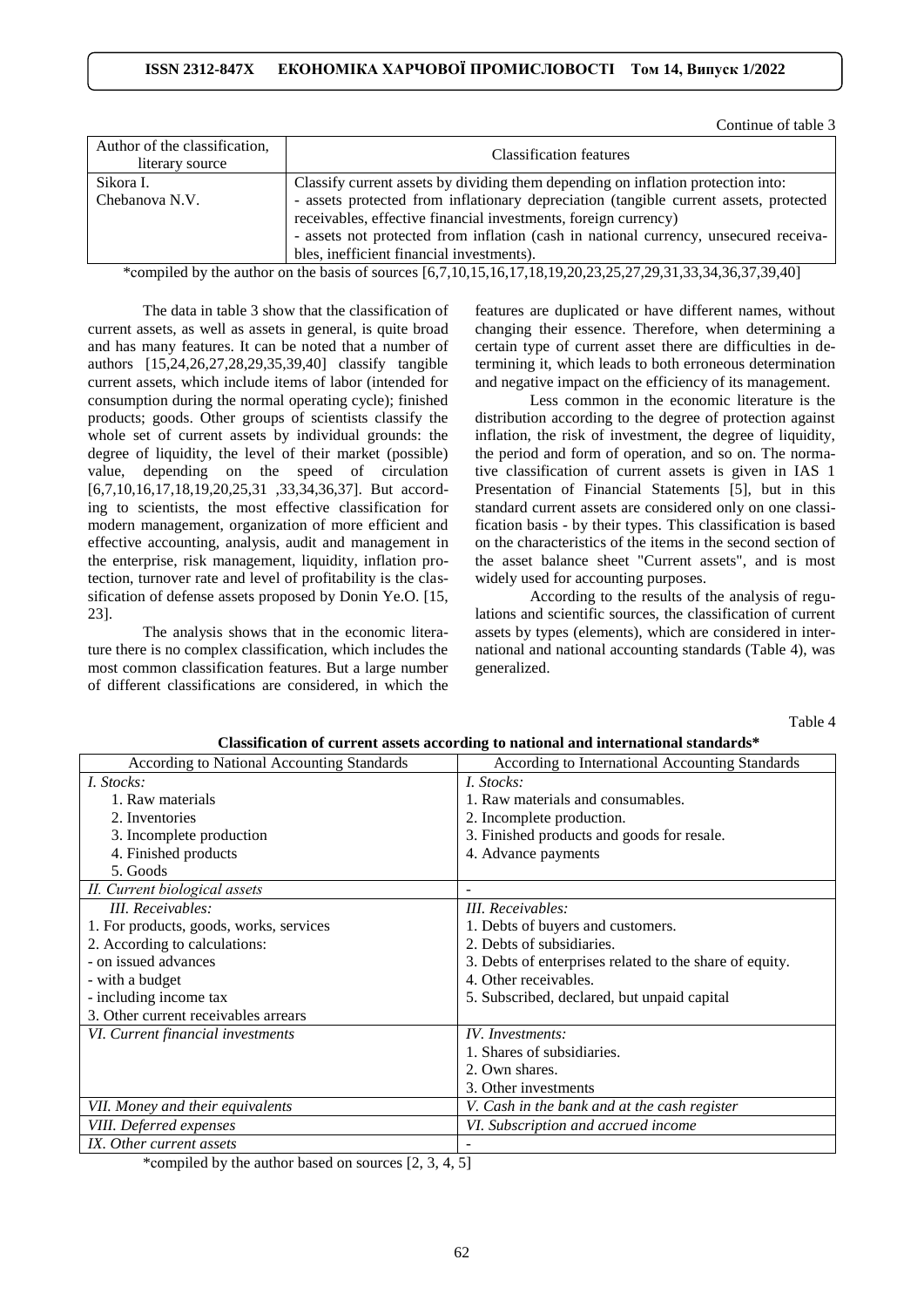Table 4 shows that current assets by national and international standards include the same basic elements: inventories, receivables, cash (according to IAS there are no other current assets). But there are differences in the composition of the elements. Yes, according to IAS, there are advance payments in inventories, but there is no element of current biological assets. Also under IAS, investments and receivables by type of capital are considered in more detail, but as by national standards - receivables by calculation.

**Conclusions and prospects of the further investigations.** At this stage of economic development in Ukraine, the economic activity of any business entity is not possible without presence in the assets of a significant share of current assets. In the accounting system, both the accounting of current assets in general and the accounting of their components should be kept correctly, in accordance with the applicable law. Conditions for the development of the international economy, expanding foreign trade relations, increasing foreign direct investment, raise issues of adaptation of domestic accounting to international standards, which necessitates research to determine the category of "current assets" and their classification according to national and international accounting standards. According to the results of the study, the following conclusions can be drawn:

1. The correct understanding of the essence of current assets has particular practical importance because the correct use of terminology facilitates the work of each business entity, helps to understand the interdependence of factors of production and economic activity, which further allows rational use and management of current assets. According to the results of the study of the essence of the category "current assets" it was found that their interpretation according to national standards corresponds to international, and by the scientific approach it has allowed to identify several approaches (directions) to explain their essence: current assets are considered a set of working capital cash placed in the sphere of production and circulation; focusing on the term of use of current assets; separation, namely the monetary nature of current assets; understanding of current assets as a natural category, etc.

2. Representations of alternative methods of

classification of current assets have an impact on their management. The study of approaches to the classification of current assets on a scientific approach has led to the conclusion that the classification of current assets has many features. A number of authors classify only tangible current assets, which include items of labor (intended for consumption during the normal operating cycle); finished products; goods. Other groups of scientists classify the whole set of current assets by individual characteristics: the degree of liquidity, the level of their market (possible) value, depending on the speed of circulation. But it is also necessary to use the classification for modern management, the organization of more efficient and effective accounting, analysis, audit and management in the enterprise, risk management, liquidity, inflation protection, turnover and profitability.

3. Generalization of the classification of current assets by type (elements), which are considered in international and national accounting standards allowed us to systematize them by another important feature - by type of current assets and compare them by composition of elements. Thus, current assets according to national and international standards include the same basic elements: inventories, receivables, cash (according to IAS there are no other current assets). But there are differences in the composition of the elements. Yes, according to IAS, there are advance payments in inventories, but there is no element of current biological assets. Also under IAS, investments and receivables by type of capital are considered in more detail, but as by national standards - receivables by calculation.

The main advantages of current assets include high liquidity, the ability to quickly restructure, the ability to increase the speed of circulation through sound management, as well as some current assets are already ready means of payment.

The disadvantages of investing in current assets are the high level of financial risks, the depreciation of cash as a result of inflation and additional costs for the storage of excess current assets.

One of the directions of further development is the study of indicators of efficiency of use of current assets according to national and international standards for the purpose of their effective analysis and monitoring.

#### **References**

1. *Pro bukhhalterskyi oblik ta finansovu zvitnist v Ukraini: Zakon Ukrainy vid 16.07.99 r. za stanom na 01.07.21 r.* Retrieved January 15, 2022, from https://zakon.rada.gov.ua/laws/show/996-14#Text.

2. *Zahalni vymohy do finansovoi zvitnosti: Natsionalne polozhennia (standart) bukhhalterskoho obliku 1: zatv. nakazom Minfinu vid 07.02.2013 №73 za stanom na 09.07.2021.* Retrieved January 15, 2022, from https://zakon.rada.gov.ua/laws/show/z0336-13#Text.

3. *Zapasy: Polozhennia (standart) bukhhalterskoho obliku 9: zatv. nakazom Minfinu Ukrainy vid 20.10.99 r. №246 za stanom na 03.11.2020 r.* Retrieved January 15, 2022, from https://zakon.rada.gov.ua/laws/show/z0751-99.

4. *Debitorska zaborhovanist: Polozhennia (standart) bukhhalterskoho obliku 10: zatv.nakazom Minfinu Ukrainy vid 8.10.99 r. № 237 za stanom na 03.11.2020r.* Retrieved January 18, 2022, from https://zakon.rada.gov.ua/laws/show/z0725-99#Text.

5. *Podannia finansovykh zvitiv: Mizhnarodnyi standart bukhhalterskoho obliku 1 za stanom na 01.01.2012r.* Retrieved January 18, 2022, from [https://zakon.rada.gov.ua/laws/show/929\\_013#Text.](https://zakon.rada.gov.ua/laws/show/929_013#Text)

6. Bilyk, M. D. (1999). *Upravlinnia finansamy derzhavnykh pidpryiemstv*. Znannia.

7. Blank, I. A. (2003). *Upravlenie aktivami i kapitalom predpriyatiy*. Nika-tsentr, Elga.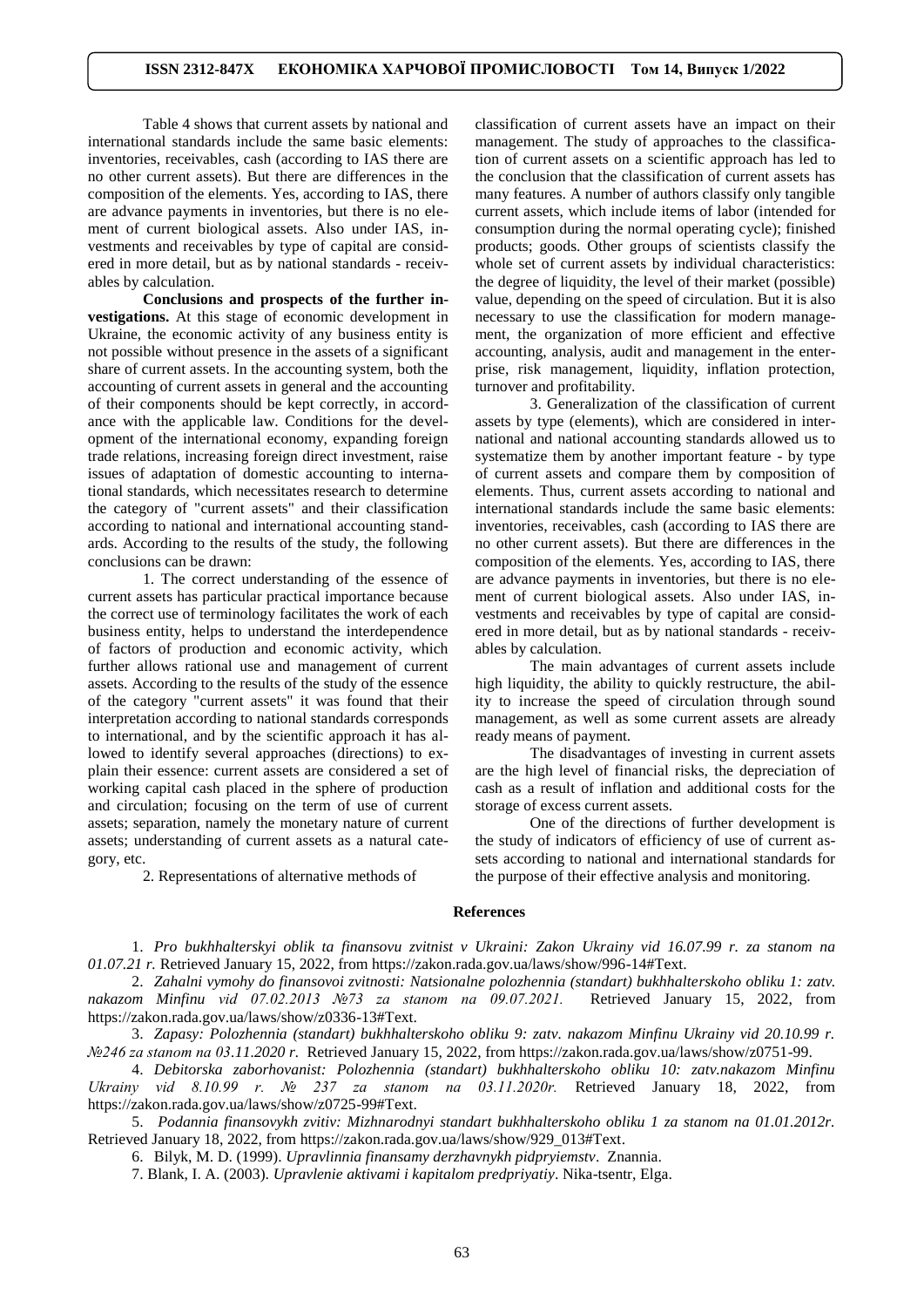8. Bodi, Z., & Merton, R. (2007). *Finansyi*. Vilyams.

9. Breyli, R., & Mayers, S. (2012). *Printsipyi korporativnyih finansov*. (N. Baryishnikova, Trans.) (2nd ed.). Olimp-Biznes.

10. Buhrymenko, R. M. (2003). *Efektyvnist polityky upravlinnia finansuvanniam obihovykh aktyviv torhovelnykh pidpryiemstv* (dissertation abstract: kand. ekon. nauk: 08.07.05; nauk. ker. R. M. Buhrymenko). Kh.: Kharkivskyi derzh. un-t kharchuvannia ta torhivli.

11. Budakovska, T. S. (2017). Osoblyvosti traktuvannia ekonomichnoi katehorii «oborotni aktyvy pidpryiemstva». *Stan i perspektyvy rozvytku oblikovo-informatsiinoi systemy v Ukraini*: zbirnyk naukovykh prats studentiv Ternopilskoho natsionalnoho ekonomichnoho universytetu, 94-95.

12. Butynets, F. F. (2009). *Bukhhalterskyi finansovyi oblik*. (F. F. Butynets, Ed.) (8th ed.). PP «Ruta».

13. Hnatenko, Ye. P., & Ihnatieva, Ya .V. (2016). Porivnialna kharakterystyka obliku debitorskoi zaborhovanosti u vitchyznianii i mizhnarodnii praktytsi. *Naukovyi visnyk Mykolaivskoho natsionalnoho universytetu im. V. O. Sukhomlynskoho*, (2), 67-72.

14. Demchenko, T. A. (2007). Oborotni aktyvy ta yikh vidobrazhennia v bukhhalterskomu obliku i finansovii zvitnosti. *Aktualni problemy ekonomiky*, (9).

15. Donin, Ye. O. (2018). Osoblyvosti suchasnykh pidkhodiv shchodo spetsyfiky klasyfikatsii oborotnykh aktyviv pidpryiemstva. *Ekonomika i orhanizatsiia upravlinnia*, (1(29), 75-84.

16. Dropa, Ya. B. (2006). *Orhanizatsiia upravlinnia oborotnym kapitalom promyslovykh pidpryiemstv Ukrainy* (dissertation abstract: kand. ekon. nauk: 08.02.03: zakhyst 06.06.2006; nauk. ker. V. M. Kovalenko). Lviv: Lviv. nats. un-t im. I. Franka.

17. Diadiuk, M. A., & Vasylieva, V. V. (2012). Oborotni aktyvy yak ob'iekt upravlinnia u protsesi rozrobky ta pryiniattia hospodarskykh rishen. *Ekonomichna stratehiia i perspektyvy rozvytku sfery torhivli ta posluh*, (1(1), 263- 271.

18. Melnyk, L. H. (Ed.). (2012). *Ekonomika pidpryiemstva*. Universytetska knyha.

19. Boliukh, M. A. (2003). *Ekonomichnyi analiz*. (M. H. Chumachenko, Ed.) (2nd ed.). KNEU.

20. Efimova, O. V. (2010). *Finansovyiy analiz: sovremennyiy instrumentariy dlya prinyatiya ekonomicheskih resheniy* (3rd ed.). Izd-vo «Omega-L».

21. Ermasova, N. B. (2007). *Finansovyiy menedzhment*. Yurayt-Izdat.

22. Kirieitsev H.H. (2006). *Finansovyiy menedzhment*. TsUL.

23. Kuprina, N. M., Vaskovska, K. O., Pchelianska, H. B., & Velychko, O. M. (2020). Current assets of the enterprise: aspects of accounting on the national and international Standards and their classification. *Food Industry Economics, 12*(4), 65-78. doi: 10.15673/fie.v12i4.1913

24. Kovalev, V. V. (2004). Finansyi predpriyatiy. TK Velbi.

25. Mazaraki, A. A. (2008). *Svitovyi rynok tovariv ta posluh*. (A. A. Mazaraki, Ed.). Ranok.

26. Marenkov, N. L., & Veselova, T. N. (2004). *Ekonomicheskiy analiz*. Feniks.

27. Markaryan, E. A., Gerasimenko, G. P., & Markaryan, S. E. (2011). *Finansovyiy analiz* (8th ed.). KNORUS. [doi:10.15216/9785406006344](https://doi.org/10.15216/9785406006344)

28. Middlton, D. (1997). *Buhgalterskiy uchet i prinyatie finansovyih resheniy* (I. I. Eliseeva, Ed.). Audit, YuNITI.

29. Sikora, I. A. (2004). Osoblyvosti otsinky oborotnykh aktyviv na vyrobnychykh pidpryiemstvakh. *Bukhhalterskyi oblik i audit*, (9), 13–18.

30. Slav'iuk, R. A. (2001). *Finansy pidpryiemstv*. Red.-vyd. vidd. «Vezha» Volyn. derzh. un-tu im. Lesi Ukrainky.

31. Stoianova-Koval, S. S., & Stoianova, O. M. (2016). Oborotni aktyvy ahrarnykh pidpryiemstv: ekonomichna sutnist ta naukovo-metodychni pidkhody do spetsyfiky yikh klasyfikatsii. *Naukovyi visnyk Uzhhorodskoho natsionalnoho universytetu*, 10(2).

32. Nashkerska, H. V. (2004). *Bukhhalterskyi oblik*. Tsentr navchalnoi literatury.

33. Peniak, Yu. S. (2010). *Formuvannia ta efektyvnist vykorystannia oborotnykh zasobiv silskohospodarskykh pidpryiemstv* (dissertation abstract: kand. ekon. nauk: 08.00.04; Yu. S. Peniak.). Kh.: Khark. nats. ahrar. Un-t im. V. V. Dokuchaieva.

34. Rohanova, H. O. (2014). Udoskonalennia klasyfikatsii oborotnykh aktyviv pidpryiemstv. *Biznes Inform*, (2), 308–313.

35. Romanova, L. E., Davyidova, L. V., & Korshunova, G. V. (2011). *Ekonomicheskiy analiz*. Piter.

36. Fedak, L. M. (2011). Klasyfikatsiia zapasiv pidpryiemstv. In *Suchasni problemy ekonomiky i menedzhmentu*. (pp. 130–131). Lviv; Vydavnytstvo Lvivskoi politekhniky.

37. Filimonenkov, O. S. (2004). *Finansy pidpryiemstv*. MAUP.

38. Kovaleva, A. M. (Ed.). (2003). *Finansyi i kredit*. Finansyi i statistika.

39. Chukhno, I. S. (2008). Vyznachennia ekonomichnoi sutnosti poniattia «oborotni aktyvy pidpryiemstva». *Rehionalna ekonomika*, (6), 62–69.

40. Sheremet, A. D., & Sayfulin, R. S. (1999). *Finansyi predpriyatiy*. INFRA-M.

Received 2 February 2022 Approved 16 February 2022 Available in Internet 28.04.2022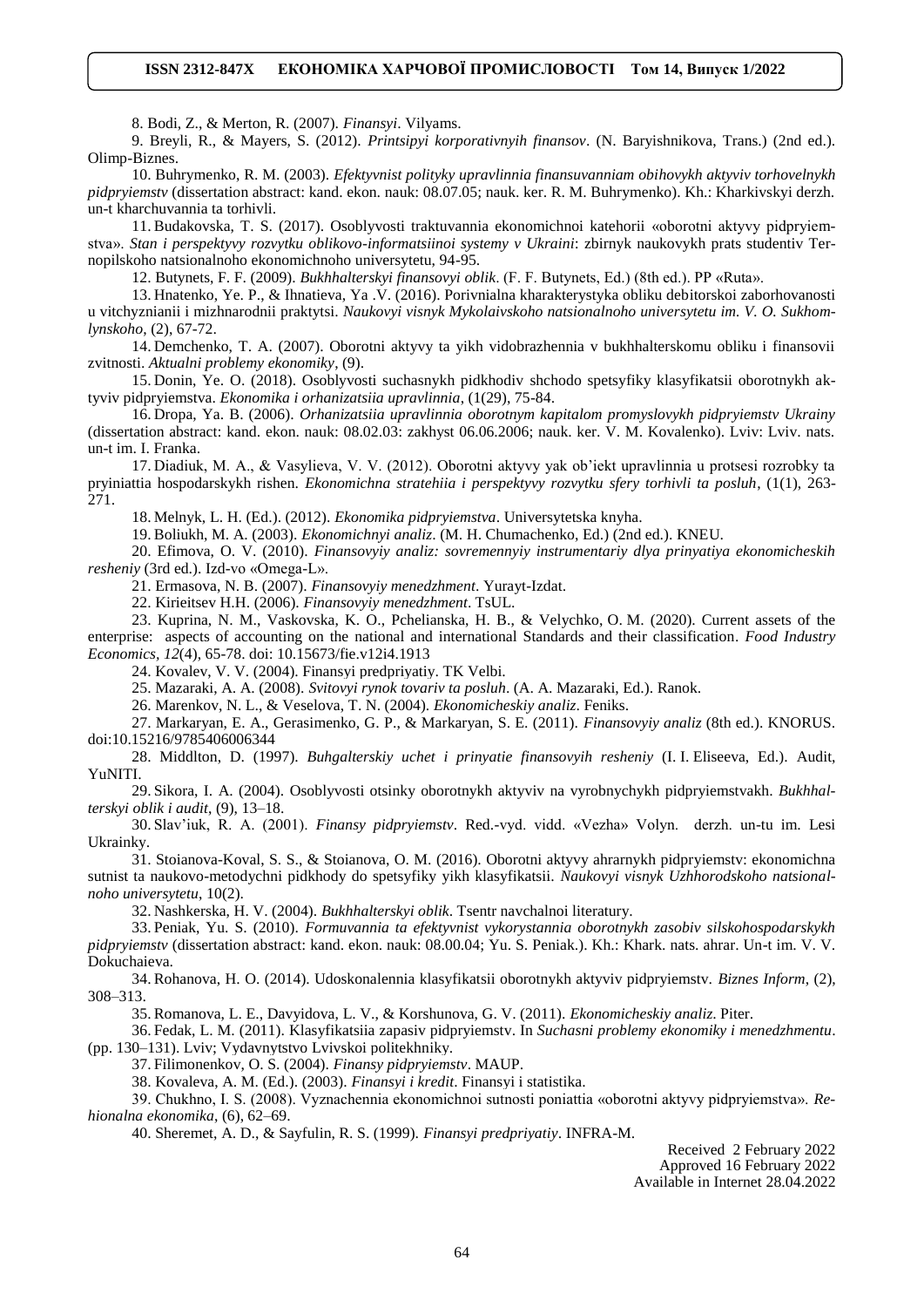#### **Ступницька Т.М.**

кандидат економічних наук, доцент кафедра обліку та аудиту E-mail: [t.stupnitska@gmail.com](mailto:t.stupnitska@gmail.com) ORCID ID: 0000-0002-2517-2795

**Головаченко Л.М.**

асистент кафедра обліку та аудиту E-mail: [ludaoia2012@gmail.com](mailto:%20t.stupnitska@) ORCID ID: 0000-0002-0059-019X

**Володіна О.П.** асистент кафедра іноземних мов E-mail: volodinaolenaonaft@gmail.com ORCID ID: 0000-0003-0552-6733

# **Сарієва Г.І.**

студентка 4 курсу факультету економіки, бізнесу і контролю Одеська національна академія харчових технологій вул. Канатна 112, м. Одеса, Україна, 65039 E-mail: sarievaanya2@gmail.com ORCID ID: 0000-0001-5623-2167

# **АСПЕКТИ ВИЗНАЧЕННЯ ТА КЛАСИФІКАЦІЇ ОБОРОТНИХ АКТИВІВ ПІДПРИЄМСТВА ЗА НАЦІОНАЛЬНИМИ ТА МІЖНАРОДНИМИ СТАНДАРТАМИ ОБЛІКУ**

За період функціонування національна система обліку в Україні знаходиться у процесі реформування та постійного удосконалення. Сучасні умови інтеграції України до європейського простору, викликають необхідність пристосування нормативно-законодавчої бази до законодавства Європейського Союзу. Це стосується й бухгалтерського обліку в Україні, ведення якого здійснюється відповідно до діючого законодавства. Для функціонування будь-якого підприємства необхідні активи, як необоротні так й оборотні. У статті проведено дослідження визначення категорії «оборотні активи» та їх класифікації за національними та міжнародними стандартами обліку, для організації їх обліку та ефективного управління. За результатами дослідження сутності категорії «оборотні активи» виявлено, що їх трактування за національними стандартами відповідає міжнародним, а за науковим підходом – дозволило виокремити декілька підходів (напрямів) до пояснення їх сутності. Дослідження підходів до класифікації оборотних активів за науковим підходом свідчить, що низка авторів класифікують тільки матеріальні оборотні активи, інші групи науковців класифікують всю сукупність оборотних активів за окремими ознаками: за ступенем ліквідності, за рівнем їх ринкової (можливої) цінності, в залежноті від швидкості обігу. Але, на нашу думку, також необхідно використовувати класифікацію для сучасного управління, організації більш дієвого та ефективного обліку, аналізу, аудиту та менеджменту на підприємстві, управління ризиками, ліквідністю, захищеності від інфляції, швидкістю обігу та рівнем прибутковості. Узагальнення класифікації оборотних активів за видами (елементами), які розглянуті в міжнародних та національних стандартах обліку дозволило нам систематизувати їх за видами оборотних активів та провести їх порівняння за складом елементів.

**Ключові слова:** оборотні активи, визначення оборотних активів, класифікація оборотних активів, національні стандарти обліку, міжнародні стандарти обліку, облік у міжнародних країнах.

### **Література**

1. Про бухгалтерський облік та фінансову звітність в Україні: Закон України від 16.07.99 р. за станом на 01.07.21 р. URL: [https://zakon.rada.gov.ua/laws/show/996-14#Text. \(дата](https://zakon.rada.gov.ua/laws/show/996-14#Text.   (дата) звернення: 15.01.22)

2. Загальні вимоги до фінансової звітності: Національне положення (стандарт) бухгалтерського обліку 1: затв. наказом Мінфіну від 07.02.2013 №73 за станом на 09.07.2021. URL: [https://zakon.rada.gov.ua/laws/show/z0336-13#Text.](https://zakon.rada.gov.ua/laws/show/z0336-13#Text) (дата звернення 15.01.2022).

3. Запаси: Положення (стандарт) бухгалтерського обліку 9: затв. наказом Мінфіну України від 20.10.99 р. №246 за станом на 03.11.2020 р. URL[: https://zakon.rada.gov.ua/laws/show/z0751-99.](https://zakon.rada.gov.ua/laws/show/z0751-99) (дата звернення: 15.01.22)

4. Дебіторська заборгованість: Положення (стандарт) бухгалтерського обліку 10: затв.наказом Мінфіну України від 8.10.99 р. № 237 за станом на 03.11.2020р. URL: [https://zakon.rada.gov.ua/laws/show/z0725-](https://zakon.rada.gov.ua/laws/show/z0725-99#Text) [99#Text.](https://zakon.rada.gov.ua/laws/show/z0725-99#Text) (дата звернення: 18.01.22)

5. Подання фінансових звітів: Міжнародний стандарт бухгалтерського обліку 1 за станом на 01.01.2012р.

URL: [https://zakon.rada.gov.ua/laws/show/929\\_013#Text.](https://zakon.rada.gov.ua/laws/show/929_013#Text) (дата звернення: 18.01.22)

6. Білик М. Д. Управління фінансами державних підприємств. К.: Знання, 1999. 312 с.

7. Бланк И. А. Управление активами и капиталом предприятий. К.: Ника-центр, Эльга, 2003. 448 с.

8. Боди З., Мертон Р. Финансы. М.:Вильямс, 2007. 592 с.

9. Брейли Р., Майерс С. Принципы корпоративных финансов. 2-е рус. изд. (пер. Н. Барышниковой с 7-го междунар. изд. ). M.: Олимп-Бизнес, 2012. 1008 с.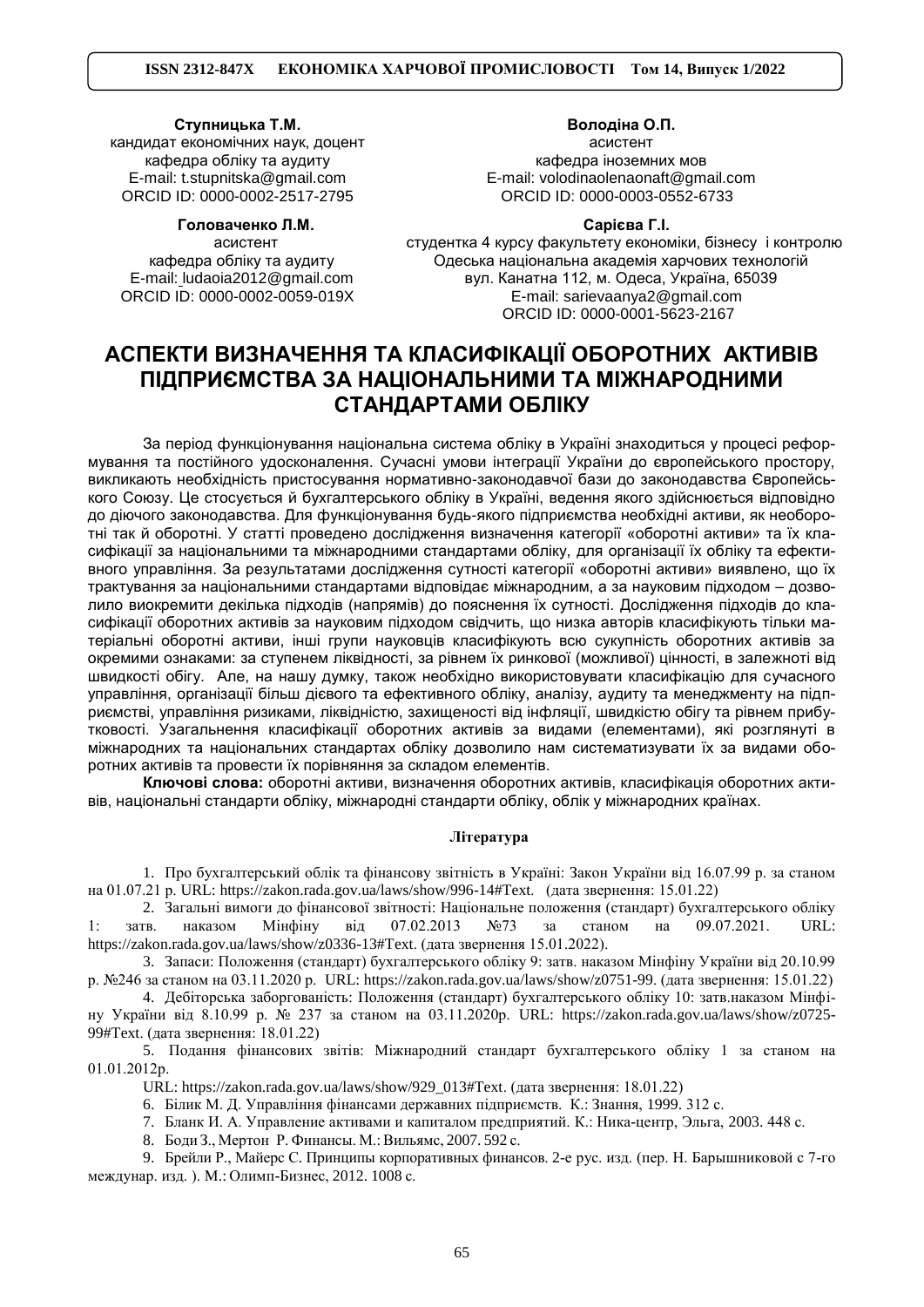10. Бугрименко Р. М. Ефективність політики управління фінансуванням обігових активів торговельних підприємств: автореф. дис …. канд. екон. наук : 08.07.05 / наук. кер. Бугрименко Р.М.; Х.: Харківський держ. ун-т харчування та торгівлі., 2003. 17 с.

11. Будаковська Т.С. Особливості трактування економічної категорії «оборотні активи підприємства» // Стан і перспективи розвитку обліково-інформаційної системи в Україні: збірник наукових праць студентів Тернопільського національного економічного університету. Тернопіль: ТНЕУ, 2017. С. 94-95.

12. Бухгалтерський фінансовий облік: підручник для студ. спец. «Облік і аудит» вищих навчальних закладів / Ф.Ф. Бутинець та ін.; під заг. ред. Ф.Ф. Бутинця. 8-ме вид., доп. і перероб. Житомир: ПП «Рута», 2009. 912 с.

13. Гнатенко Є. П. Ігнатьєва Я.В. Порівняльна характеристика обліку дебіторської заборгованості у вітчизняній і міжнародній практиці // Науковий вісник Миколаївського національного університету ім. В. О. Сухомлинського. 2016. № 2. С. 67-72.

14. Демченко Т. А. Оборотні активи та їх відображення в бухгалтерському обліку і фінансовій звітності // Актуальні проблеми економіки. 2007. №9. 227 c.

15. Донін Є.О. Особливості сучасних підходів щодо специфіки класифікації оборотних активів підприємства // Економiка i органiзацiя управлiння. 2018. № 1 (29). С.75-84.

16. Дропа Я.Б. Організація управління оборотним капіталом промислових підприємств України: автореф. дис... канд. екон. наук: 08.02.03: захист 06.06.2006 / наук. кер. Коваленко В. М. Львів: Львів. нац. ун-т ім. І. Франка, 2006. 20 с.

17. Дядюк М. А., Васильєва В. В. Оборотні активи як об'єкт управління у процесі розробки та прийняття господарських рішень // Економічна стратегія і перспективи розвитку сфери торгівлі та послуг. 2012. Вип. 1(1). С. 263- 271.

18. Економіка підприємства : підручник для вищої школи / за заг. ред. Л. Г. Мельника. Суми: Університетська книга, 2012. 864 с.

19. Економічний аналіз : навч. посіб. / М. А. Болюх та ін.; за ред. акад. НАНУ, проф. М. Г. Чумаченка. вид. 2-ге, перероб. і допов. Київ: КНЕУ, 2003. 556 с.

20. Ефимова О. В. Финансовый анализ: современный инструментарий для принятия экономических решений. 3-е изд., перераб. и доп. М.: Изд-во «Омега-Л», 2010. — 351 с. : ил., табл.

21. Єрмасова Н.Б. Финансовый менеджмент. М.: Юрайт-Издат, 2007. 192с.

22. Кірєйцев Г.Г. Финансовый менеджмент: учеб. Пособие. К.: ЦУЛ, 2006. 496с.

23. Купріна Н.М., Васьковська К.О., Пчелянська Г.Б., Величко О.М. Оборотні активи підприємства: аспекти бухгалтерського обліку за національними та міжнародними стандартами та їх класифікація // Економіка харчової промисловості. 2020. Т.12, вип. 4. С. 65-78. doi: 10.15673/fie.v12i4.1913

24. Ковалев, В.В. Финансы предприятий: учебник. М.: ТК Велби, 2004. 352 с.

25. Мазаракі А.А.Світовий ринок товарів та послуг: підручник для ВНЗ у 2 ч. / за заг. ред. А.А.Мазаракі. Харків: Ранок, 2008. 240 с.

26. Маренков Н. Л., Веселова Т. Н. Экономический анализ. Ростов-на-Дону: Феникс, 2004. 416 с.

27. Маркарьян Э. А., Герасименко Г. П., Маркарьян С. Э. Финансовый анализ: учеб. пособие. 8-е изд., перераб. и доп. М. : KНОРУС, 2011. 272 с. [doi:10.15216/9785406006344](https://doi.org/10.15216/9785406006344)

28. Миддлтон Д. Бухгалтерский учет и принятие финансовых решений / пер. с англ. ; под ред. И. И. Елисеевой. М.: Аудит, ЮНИТИ, 1997. 408 с.

29. Сікора І. А. Особливості оцінки оборотних активів на виробничих підприємствах // Бухгалтерський облік і аудит. 2004. № 9. С. 13–18.

30. Слав'юк Р. А. Фінанси підприємств: навчальний посібник. Луцьк: Ред.-вид. відд. «Вежа» Волин. держ. ун-ту ім. Лесі Українки, 2001. 460c.

31. Стоянова-Коваль С.С., Стоянова О.М. Оборотні активи аграрних підприємств: економічна сутність та науково-методичні підходи до специфіки їх класифікації // Науковий вісник Ужгородського національного університету. Сер.Міжнародні економічні відносини та світове господарство. 2016. Вип. 10(2).

32. Нашкерська Г.В. Бухгалтерський облік: навч. посіб. К.: Центр навчальної літератури, 2004. 464 с.

33. Пеняк Ю.С. Формування та ефективність використання оборотних засобів сільськогосподарських підприємств: автореф. дис. ... канд. екон. наук: 08.00.04 / наук. кер. Пеняк Ю.С.; Х.: Харк. нац. аграр. Ун-т ім. В.В. Докучаєва, 2010. 20 с.

34. Роганова Г.О. Удосконалення класифікації оборотних активів підприємств. Бізнес Інформ. 2014. № 2. С. 308–313.

35. Романова Л. Е., Давыдова Л. В., Коршунова Г. В. Экономический анализ: учеб. пособие. СПб.: Питер, 2011. 336 с.

36. Федак Л. М. Класифікація запасів підприємств // Сучасні проблеми економіки і менеджменту : тези доповідей міжнародної науково-практичної конференції,м. Львів, 10–12 листопада 2011 р. Львів: Видавництво Львівської політехніки, 2011. С. 130–131.

37. Філімоненков О. С. Фінанси підприємств: навч. посіб. К.: МАУП, 2004. 328 с.